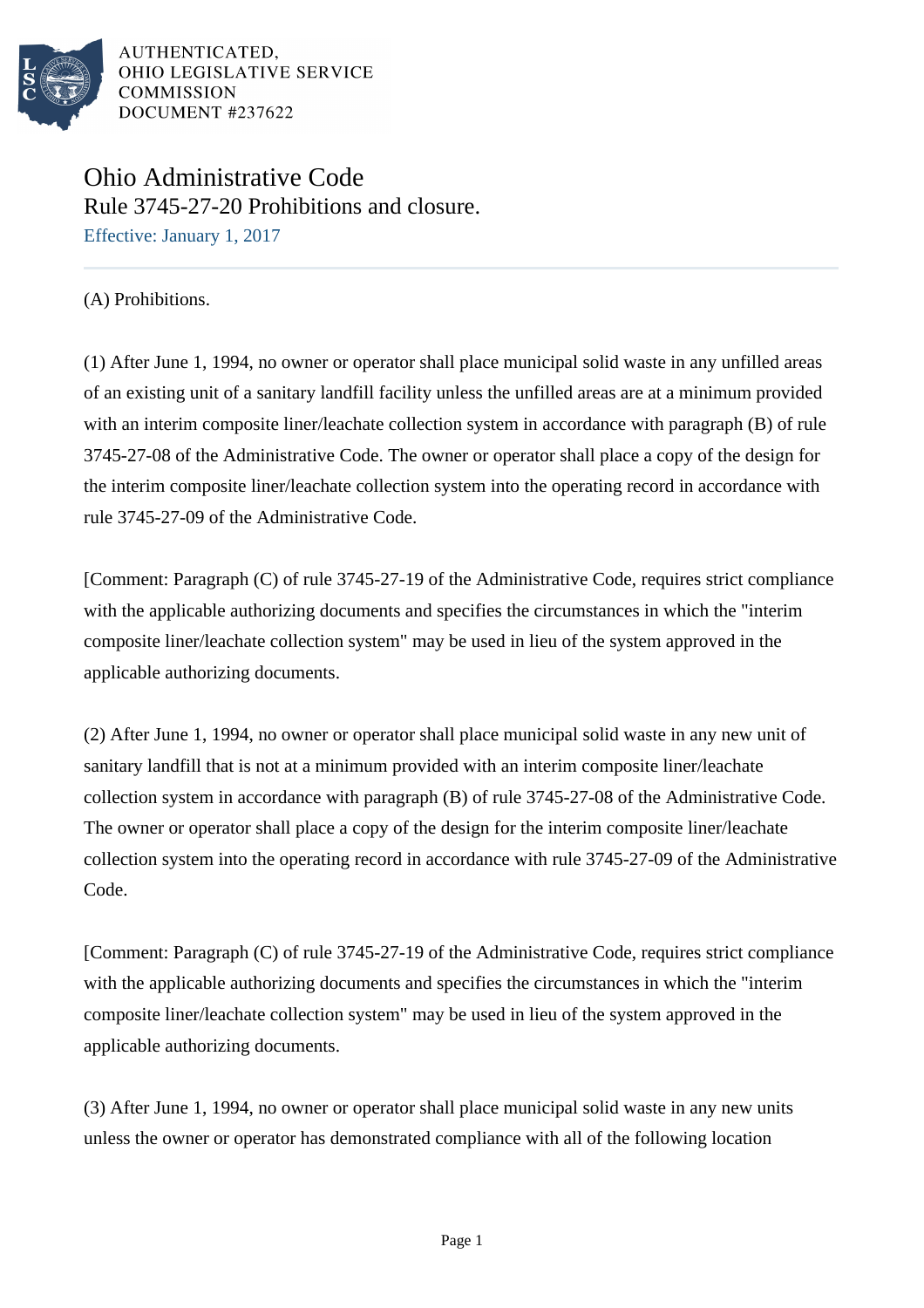

AUTHENTICATED. OHIO LEGISLATIVE SERVICE **COMMISSION** DOCUMENT #237622

restrictions and placed a copy of the demonstration into the operating record of the sanitary landfill facility in accordance with rule 3745-27-09 of the Administrative Code:

- (a) Paragraph  $(C)(1)$  of this rule (airports).
- (b) Paragraph  $(C)(2)$  of this rule (floodplains).
- (c) Paragraph (C)(3) of this rule (fault areas).
- (d) Paragraph  $(C)(4)$  of this rule (seismic impact zone).

(e) Paragraph (C)(5) of this rule (unstable areas).

(4) After June 1, 1994, no owner or operator shall construct or operate new units or unfilled areas of an existing unit of a sanitary landfill facility such that the construction or operation occurs in a wetland, unless the owner or operator has obtained any necessary permits and approvals required pursuant to sections 401 or 404 of the Clean Water Act (July 11, 2006) (33 United States Code section 1341 and 1344). The "Clean Water Act" can be found at https://www.gpo.gov/fdsys/browse/collectionUScode.action?collectionCode= USCODE.

(B) Existing unit closure for failure to demonstrate compliance with location restrictions.

(1) The owner or operator of an existing unit of sanitary landfill facility must complete closure activities pursuant to rule 3745-27-11 of the Administrative Code by October 9, 1996, if the owner or operator cannot demonstrate compliance with all of the following location restrictions:

(a) Paragraph  $(C)(1)$  of this rule (airports).

(b) Paragraph (C)(2) of this rule (floodplains).

(c) Paragraph  $(C)(5)$  of this rule (unstable areas).

The owner or operator shall place a copy of the demonstrations into the operating record in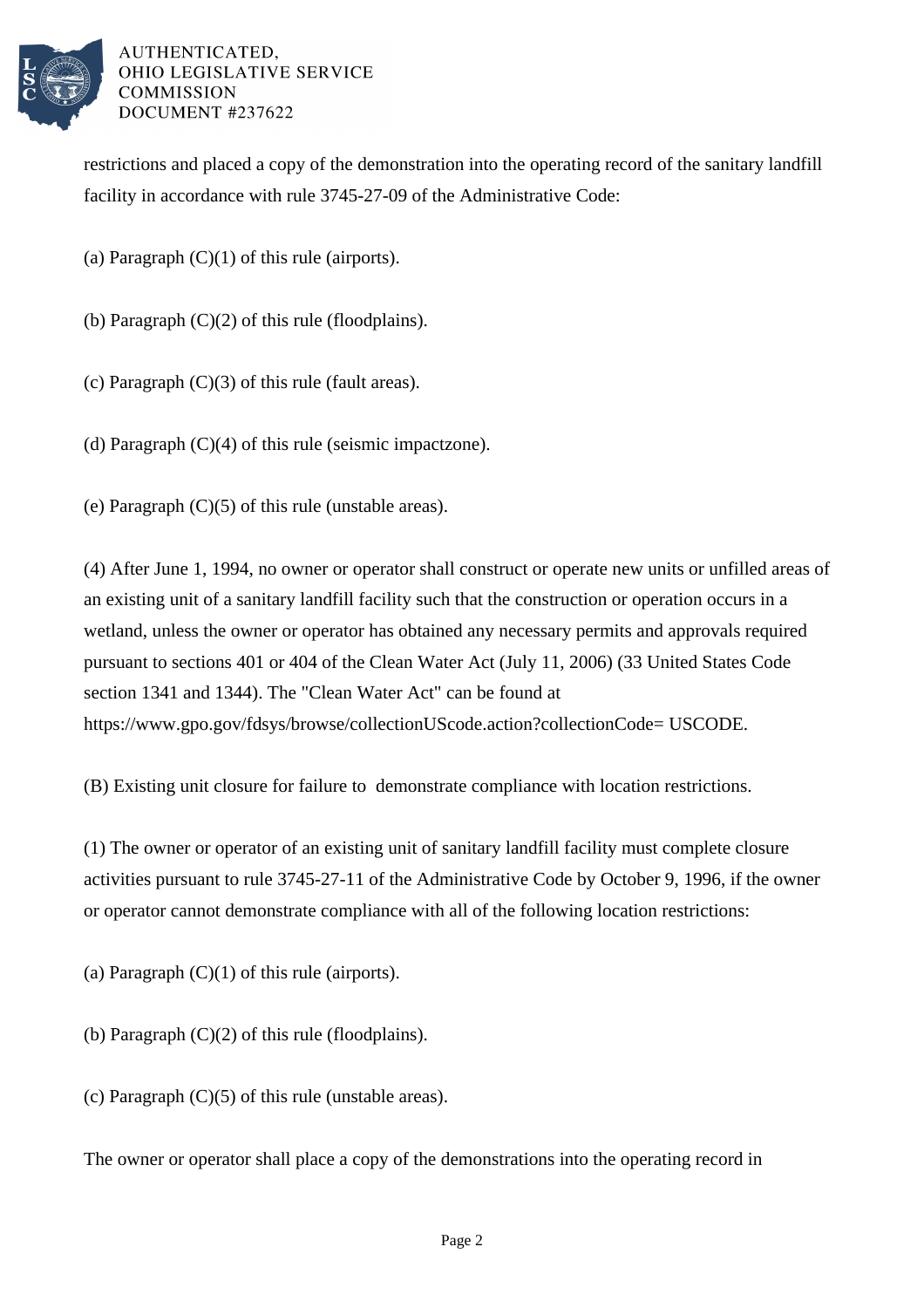

## AUTHENTICATED. OHIO LEGISLATIVE SERVICE **COMMISSION** DOCUMENT #237622

accordance with rule 3745-27-09 of the Administrative Code.

(2) The director may extend the deadline for closure for up to two years if the owner or operator of the existing unit demonstrates both of the following:

(a) There is no available regional disposal capacity and closure of the sanitary landfill would cause a local disposal capacity crisis.

(b) There is no immediate threat to human health and the environment. In determining whether there is a threat to human health and the environment from the continued operation of the existing unit the director may consider but is not limited to the following:

(i) The impact of the existing unit on ground water including the results and status of detection monitoring, assessment monitoring, or corrective measures programs.

(ii) Operations at the existing unit including compliance with daily, intermediate, and final cover requirements and leachate management.

(C) Location restriction demonstrations.

(1) The limits of solid waste placement of the sanitary landfill facility are not located within ten thousand feet (three thousand forty-eight meters) of any airport runway end used by turbojet aircraft or within five thousand feet (one thousand five hundred twenty-four meters) of any airport runway end used by only piston-type aircraft, unless the owner or operator can demonstrate that the sanitary landfill facility will be so designed and operated that the sanitary landfill facility will not pose a bird hazard to aircraft.

(2) The limits of solid waste placement of the sanitary landfill facility are not located in a "regulatory floodplain" unless the owner or operator can demonstrate that the units of the sanitary landfill facility will not restrict the flow of the one hundred year flood, reduce the temporary water storage capacity of the floodplain, or result in washout of solid waste so as to pose a hazard to human health and the environment.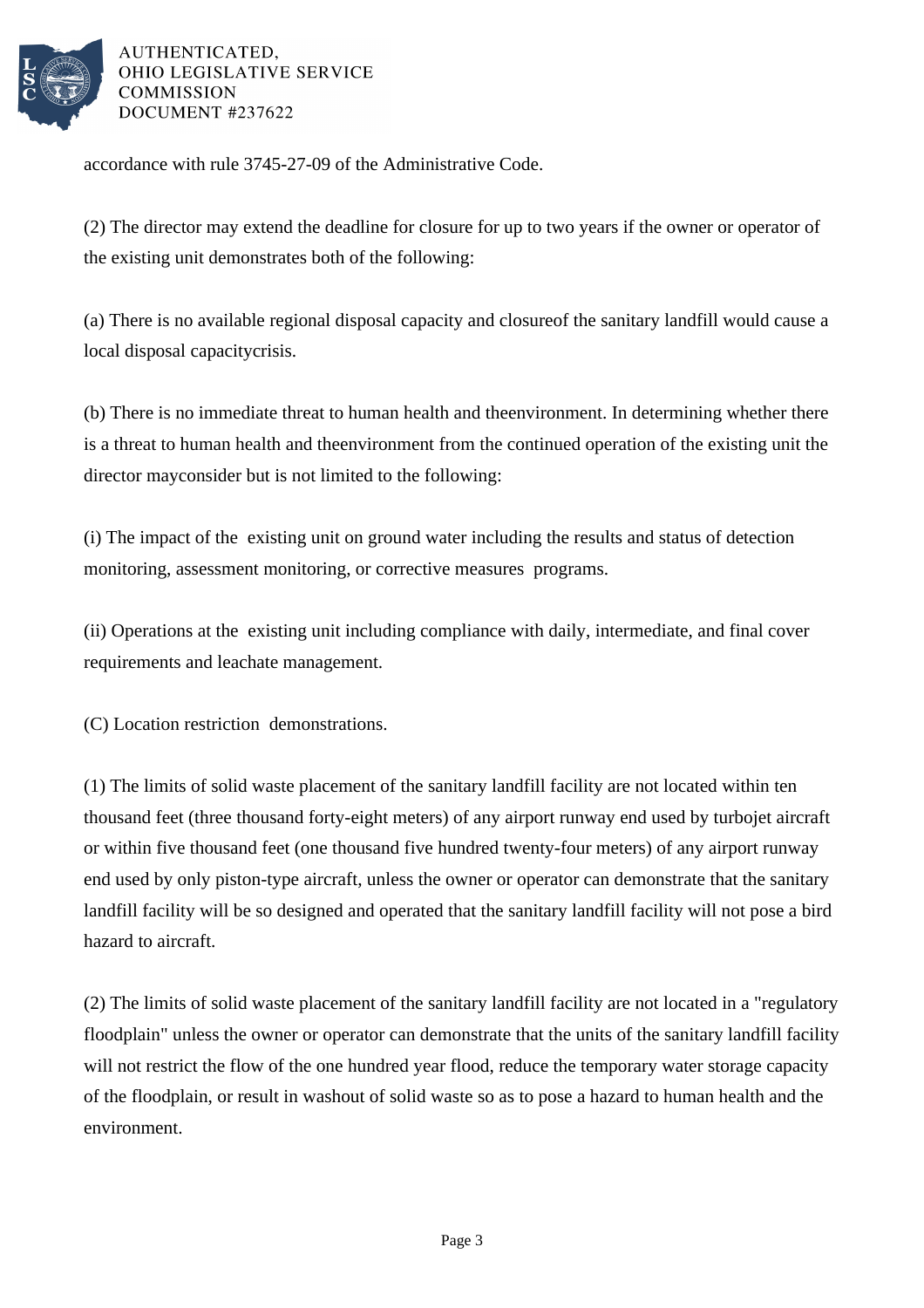

## AUTHENTICATED. OHIO LEGISLATIVE SERVICE **COMMISSION** DOCUMENT #237622

(3) The sanitary landfill facility is not located within two hundred feet of a fault that has had displacement in Holocene time unless the owner or operator can demonstrate that a distance less than two hundred feet will prevent damage to the structural integrity of the sanitary landfill facility and will be protective of human health and the environment. For the purposes of this rule, "fault," "displacement," and "Holocene" have the following meanings:

(a) "Fault" means a fracture along which strata on one side of the fracture have been displaced with respect to strata on the other side of the fracture.

(b) "Displacement" means the relative movement of any two sides of a fault measured in any direction.

(c) "Holocene" means the most recent epoch of the Quaternary period extending from the end of the Pleistocene to the present.

(4) The sanitary landfill facility is not located in a seismic impact zone, unless the owner or operator demonstrates that all containment structures, including liners, leachate collections systems, sedimentation ponds, and surface water control systems, are designed to resist the maximum horizontal acceleration in lithified earth material for the site.

(5) The sanitary landfill facility is not located in an unstable area, unless the owner or operator demonstrates that engineering measures have been incorporated into the design of the sanitary landfill facility to ensure that the integrity of the structural components will not be disrupted; except, that for an area of potential subsidence resulting from underground mining, the demonstration must show that the voids are filled or removed if the sanitary landfill facility is located above an underground mine or within the angle of draw of an underground mine. All of the following factors shall be considered when determining whether an area is unstable:

(a) On-site or local soil type and hydraulic conditions.

(b) On site or local geologic or geomorphologic features.

(c) On site or local human-made features (both surface and subsurface).